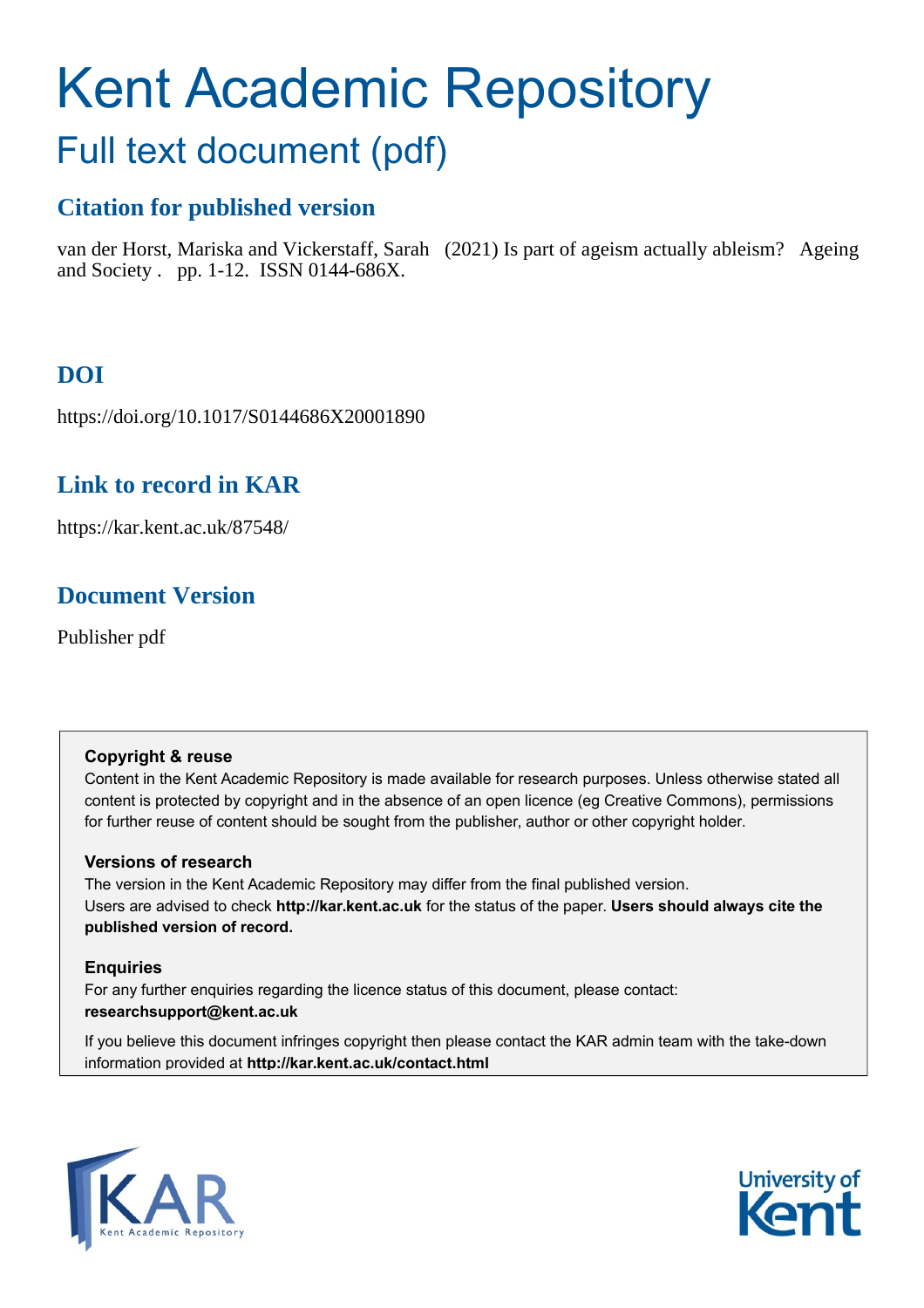#### FORUM ARTICLE



### Is part of ageism actually ableism?

Mariska van der Horst<sup>1\*</sup> D and Sarah Vickerstaff<sup>2</sup>

<sup>1</sup>Department of Sociology, Vrije Universiteit Amsterdam, Amsterdam, The Netherlands and <sup>2</sup>School of Social Policy, Sociology and Social Research, University of Kent, Canterbury, UK \*Corresponding author. Email: [m.f.j.vanderhorst@vu.nl](mailto:m.f.j.vanderhorst@vu.nl)

(Accepted 8 December 2020)

#### Abstract

Ageism is a widely used term that is not (yet) well understood. We propose a redefinition of ageism and to separate it from ableism. We believe this to be important as remedies may depend on whether someone is experiencing ageism or ableism. While focusing the discussion on older workers as a sub-group of older people who (can) experience ageism, we assess the usefulness of critical (feminist) disability studies for ageism research. We hope that redefining ageism and analytically separating it from ableism (without suggesting that both concepts should be studied independently from one another) will provide guidance for researchers who study ageism and will allow for more specific policy guidance on how to solve difficulties experienced by older workers.

Keywords: ageism; ableism; disability; extended working lives

#### Introduction

There is increasing interest in the concept of ageism. A Google Scholar search for 'ageism' gave about 1,180 results for the year 2000, 2,800 for 2010 and 5,180 for 2019 (search conducted 17 March 2020). However, the concept is not well understood. For example, a recent study showed that the various ways that researchers measure ageism do not seem to capture one common construct (Lee *et al.*, 2019). Higgs and Gilleard (2020: 1618) recently challenged the current use of the concept of 'ageism' as it has become a catch-all concept. In this contribution, we agree with Higgs and Gilleard that we need to be careful what we call 'ageism', but identify a different problem with the concept, namely that it ignores ableism. We do this by answering the question: is part of ageism actually ableism? The focus here is on older workers as a sub-group that experiences ageism, leading to the question: if there were no ableism, how much ageism would older workers still experience? By proposing a new definition of ageism, we aim to contribute to the clarity and usefulness of the concept.

In order to make our argument, we start by defining disability and ableism, mainly using the social relational approach of Thomas (1999). We then move on

© The Author(s), 2021. Published by Cambridge University Press. This is an Open Access article, distributed under the terms of the Creative Commons Attribution licence ([http://creativecommons.org/licenses/by/4.0/\)](http://creativecommons.org/licenses/by/4.0/), which permits unrestricted re-use, distribution, and reproduction in any medium, provided the original work is properly cited.

, available at <https://www.cambridge.org/core/terms>. <https://doi.org/10.1017/S0144686X20001890> Downloaded from [https://www.cambridge.org/core.](https://www.cambridge.org/core) University of Kent, on 24 Feb 2021 at 11:30:24, subject to the Cambridge Core terms of use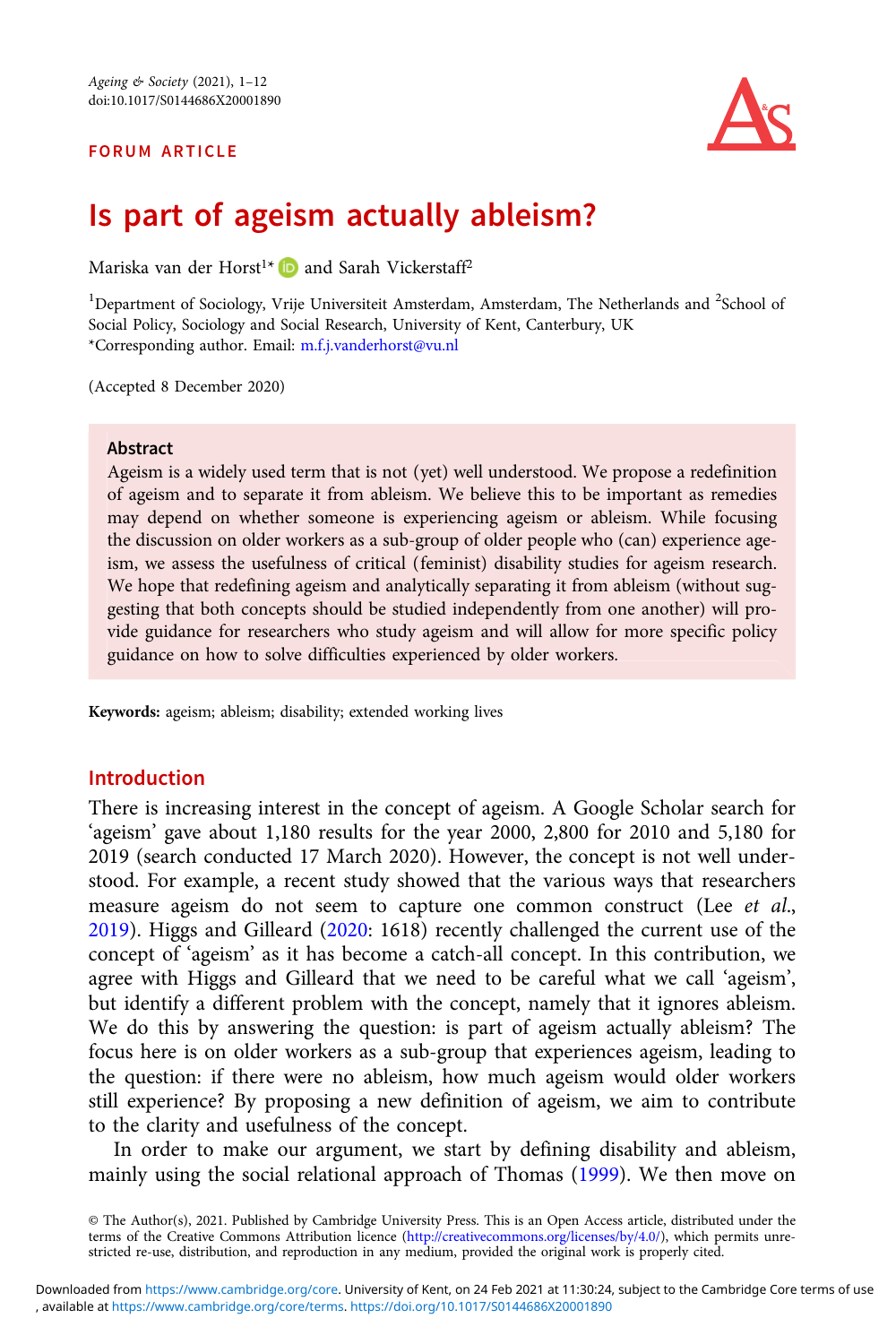with definitions and current critique on ageism, before applying Thomas' social relational approach to the concept of ageism. Third, we discuss previous research that assessed overlap or intersections between ageism and ableism, and situate our approach in this literature. Fourth, we narrow the discussion to older workers and exemplify our approach using this topic. Fifth, we consider the hypothetical situation where, if we got rid of ableism, to what degree would there still be ageism? We identify multiple theoretical perspectives that suggest at least some ageism would remain. Finally, in the concluding remarks, we summarise our suggestion as well as why this matters.

#### Defining disability and ableism

To be able to distinguish ageism from ableism, we begin by defining disability. An important place to start is to distinguish the individual/medical model from the social model of disability. Much of this discussion underpins how we believe we should think about ageism, as will be explained later. The individual/medical model attributes all problems that individuals experience to their impairment: disability is seen as a personal tragedy (Oliver, 2009). This model has been related to the medicalisation of disability; disabled people 'have something wrong with them' and 'need to be fixed' (Wendell, 1996; Oliver, 2009). The social model, on the other hand, separates having an impairment from being disabled, with people with an impairment being disabled by society (Shakespeare, 2018). Many different specific definitions of impairment and disability exist, and these definitions are often criticised, although they are typically at least partly based on this social model. Although the individual/medical and social models are not the only approaches to disability, there is no clear consensus on which approaches to use (see e.g. Oliver, 2009) and these models provide a useful start for our discussion.

Here we use Thomas's (1999) definitions. She defines disability using a 'social relational approach', stating that 'disability expresses an unequal social relationship between those who are impaired and those who are non-impaired, or 'normal', in society' (Thomas, 1999: 40). On the basis of this distinction, disability is considered 'like patriarchy ... a form of social oppression' (Thomas, 1999: 40; see also Union of the Physically Impaired Against Segregation, 1976; Oliver, 2009). From this distinction between impairment and disability we can also characterise disablism. Disablism can be defined as the manifestation of disability 'through exclusionary and oppressive practices … at the interpersonal, organizational, cultural and sociostructural levels in particular societal contexts' (Thomas, 1999: 40). Disability and disablism in this perspective are not characteristics of the individual, but manifest through social relations.

This does not deny that impairments may have effects. Thomas (1999) carefully discusses what she understands as 'impairment'; this is, according to her, not unproblematically referring to 'the body', but also not 'just' a social construct that bears no relationship to 'the body'. The social model of disability is sometimes criticised for not taking the body into account enough (see e.g. Gilleard and Higgs, 2014; for a counter-view, see Oliver, 2009). Thomas (1999: 124) defines 'impairment' as 'those body-related variations which in Western culture have become markers of socially, or more precisely medically, defined "significant deviations from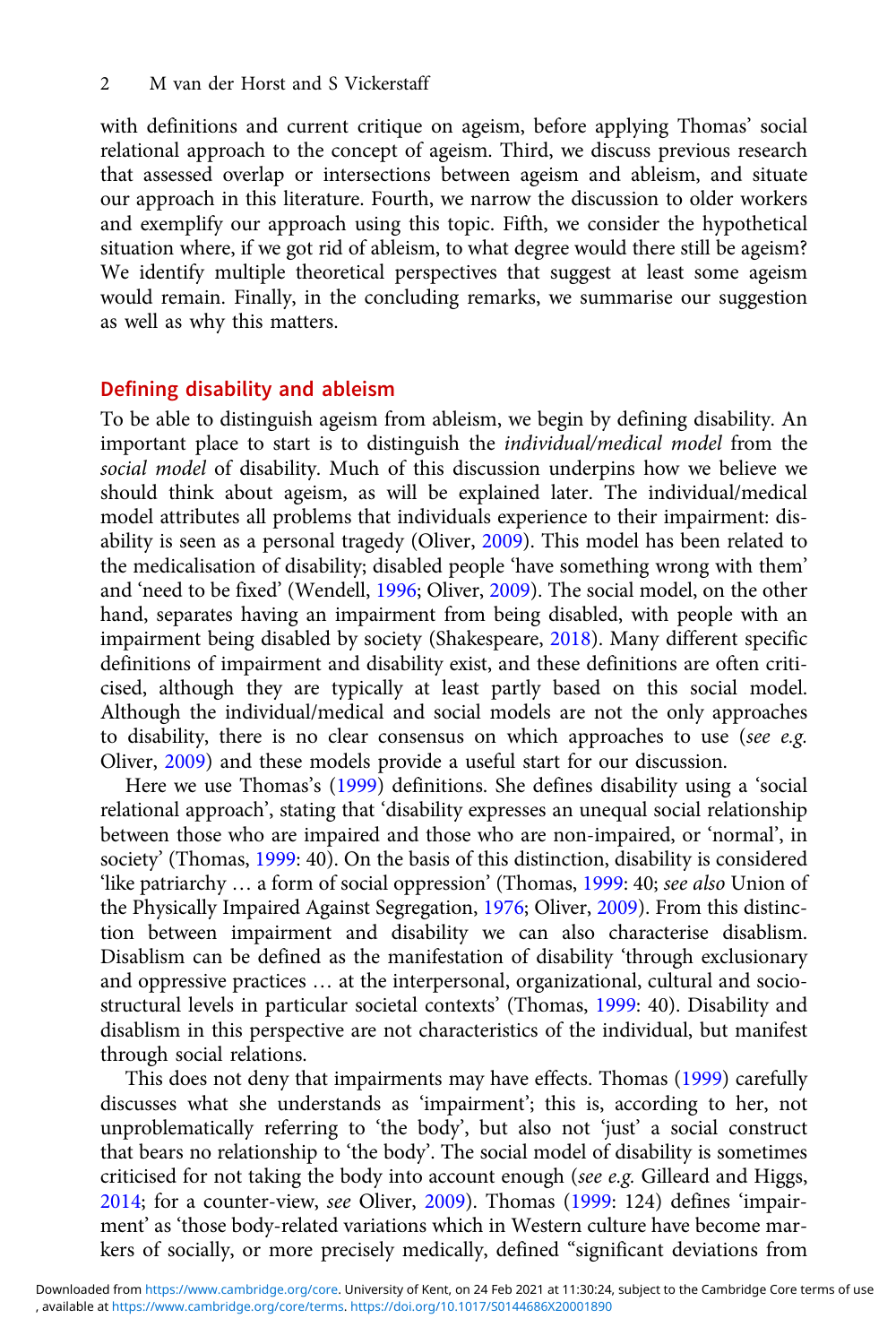the normal type" or "abnormalities"'. These can include various things, including physical impairments, sensory impairments, learning difficulties, mental health conditions and chronic illnesses (Shakespeare, 2018).

Impairment effects are in turn defined as

the restrictions of activity which are associated with being impaired but which are not disabilities in the social relational sense. Impairment effects may become the medium of disability in particular social contexts. Care must always be taken, of course, not to mistake impairment effects for what are, in fact, disabilities. (Thomas, 1999: 43)

It is also important to remember that an impairment effect can vary in its degree and should be seen on a continuum, although often it is thought of from one extreme or the other, *i.e.* being very affected or not at all (*cf.* Shakespeare, 2018).

As can be seen in the definitions of impairment and disablism, what is 'disabled' cannot be separated from what is 'abled'; what is 'normal' cannot be separated from what is considered 'abnormal'. In line with this, Goodley (2014) suggested a split term dis/ability to explore the 'co-construction and reliance upon one another'. Next to disablism, ableism is also an often-used term, sometimes used interchangeably, sometimes argued to be distinct from one another (see e.g. Campbell, 2009). In this paper, we use ableism to refer to a

network of beliefs, processes and practices that produces a particular kind of self and body (the corporeal standard) that is projected as the perfect, species-typical and therefore essential and fully human. Disability then is cast as a diminished state of being human. (Campbell, 2001: 44)

#### Defining ageism

The concept of 'ageism' has been attributed to Butler (1969). He defined ageism as 'prejudice by one age group toward other age groups' (Butler, 1969: 243). In his paper, he already combines ageism with disability when talking about ageism towards older people: 'Age-ism reflects a deep seated uneasiness on the part of the young and middle-aged – a personal revulsion to and distaste for growing old, disease, disability; and fear of powerlessness, "uselessness," and death' (Butler, 1969: 243). Since his definition of ageism, various others have been proposed. It is beyond the scope of this paper to discuss all definitions. To give just one, relatively recent, example: Azulai (2014: 5) defines ageism as 'a multidimensional concept, which incorporates ageist stereotypes (both positive and negative beliefs), prejudicial and stigmatizing attitudes, and age-based discrimination'. Ageist stereotypes of older workers include that they are more reliable and experienced than younger workers, but simultaneously are less competent, with limited physical or mental capacity, decreased willingness to participate in training, technological incompetence and less flexibility (Harris et al., 2018). A problem is that ageism can be too broadly defined, making it unclear what ageism precisely is, how it works and how it should be addressed. Hence, we propose to redefine ageism, making the definition narrower and distinguishing it from ableism.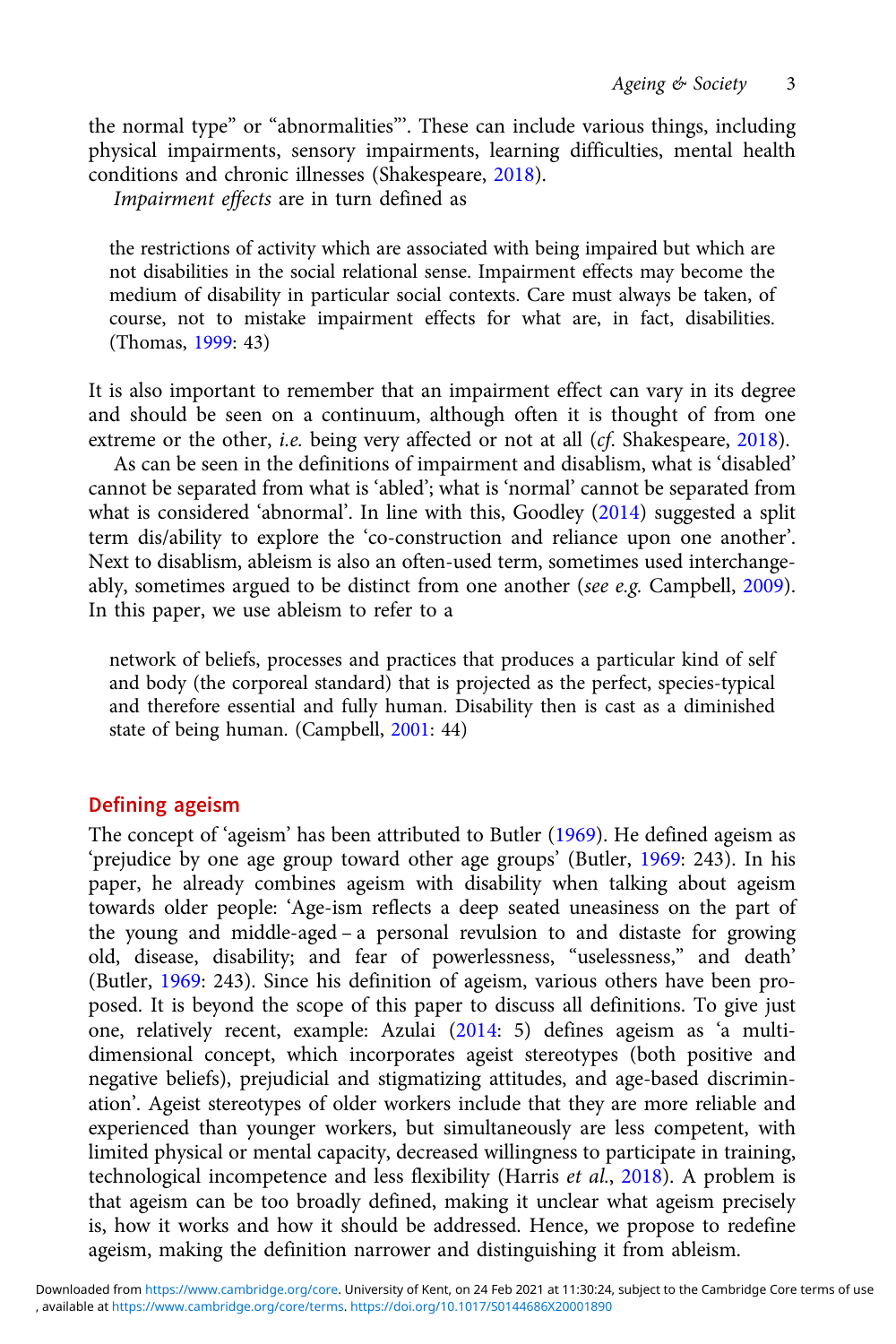Ageism could be defined using the 'social relational approach', following Thomas's (1999) definition of disablism. Ageism would then be an unequal social relationship between various age groups in society and could be, like disability and patriarchy, a form of social oppression. This unequal social relationship would manifest 'through exclusionary and oppressive practices … at the interpersonal, organizational, cultural and socio-structural levels in particular societal contexts' (Thomas, 1999: 40). Ageism, like disablism, would not be a characteristic of the individual, but exist through social relations. In our definition, ageism would be differential treatment based on age, not based on impairments. Differential treatment based on (real or expected) impairments would be ableism. For example, there are some indications that bias in providing psychological services may be related to stereotypes of individuals in poorer physical health, rather than differential treatment based on age per se (Nelson, 2005). Hence, some differential treatment may be based on impairments that older people may be more likely to have, rather than on age. In our definition, this would fall under ableism rather than ageism.

In line with Thomas's (1999) work on disablism, we would argue for separating ageism from age and ageing effects. People do change when they get older, e.g. getting facial wrinkles, experiencing some degree of hearing loss, etc.; there is an age progression in how bodies and minds change as individuals age (though not particular to specific ages and with variation between individuals). These age-related changes (i.e. age effects) that people do experience and talk about, should not be denied. They should be separated from impairments, however, as they may not be at the level of medically decided 'significant deviations from the normal type' – a concept that is problematic in itself. A person may start at a high level of hearing and become less good at hearing, but still be among people who are hearing very well. This person may talk about having diminished hearing, but others may not notice it and medically the person would be considered as hearing well (within 'normal' ranges).

Furthermore, care must be taken with regard to what is considered an 'age effect'. For example, correlations with age should not be considered an 'age effect'. Overall (2006) has already mentioned the imperfect correlation between old age and arthritis, arguing it is not an 'age effect' as people of various ages have it and many older people will never get it. Also, some things may be thought of as 'age effects' but are in fact not, as they are consequences of differential treatment of people of various ages. For example, Nelson (2016) points to research showing how memory is affected by old-age stereotypes. Becca Levy and colleagues have done much work on how age stereotypes affect health outcomes, leading to the Stereotype Embodiment Theory (Levy, 2009) (for a recent systematic review of research based on this theory, see Chang et al., 2020).

In practice, it may be difficult to always distinguish age effects from impairment effects and ageism from ableism. However, we think this would be a worthwhile effort as solutions or remedies may differ depending on whether we are talking about age versus impairment effects and ageism versus ableism. For example, if an older worker was not offered a career development opportunity because it was assumed that she might be nearing retirement and hence would not be interested in the opportunity, this would be ageism and not ableism. Strategies to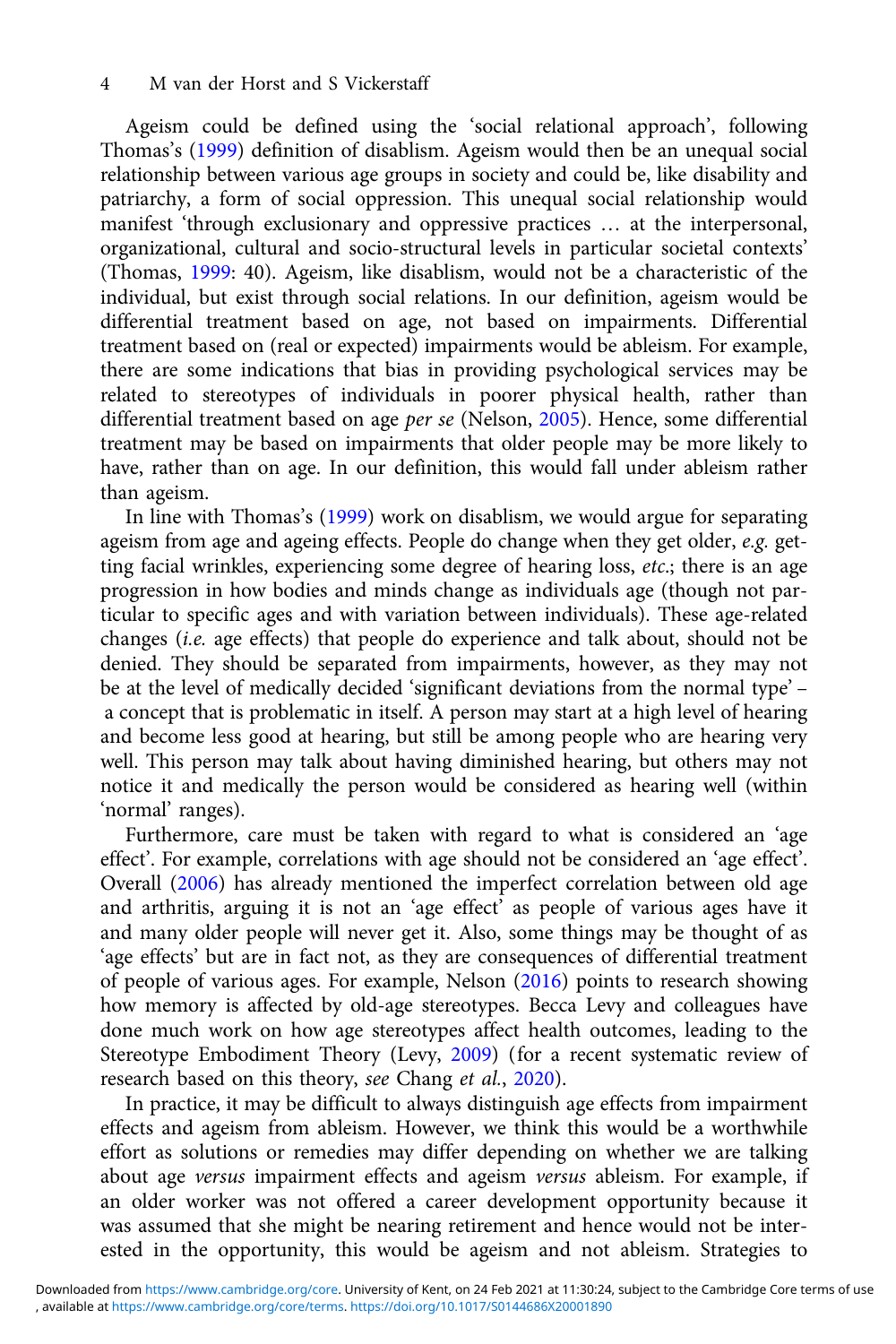circumvent these situations may, for example, be sought in age discrimination legislation and by educating employers. If, however, the older worker was not offered this career development opportunity because it was assumed that she will not be hearing well enough, especially if the older worker herself also says she is not hearing as well as she used to (as an age effect), this would be ableism rather than ageism. Solutions may be sought in how to make the training more inclusive for people with various hearing abilities regardless of the age of the person in training, rather than in age discrimination legislation, and educating employers in seeing hearing ability as a continuum rather than 'people who hear well' versus 'people who cannot hear (well)'.

#### Previous research on ageism versus ableism

The link between age and dis/ability has often been made. For example, it is argued that because ageing is associated with a decline in mental and physical abilities, connotations with being 'old' tend to be negative (Ayalon and Tesch-Römer, 2018; Harris et al., 2018). Individuals therefore actively distance themselves from being 'old' and do not consider themselves 'old' yet as they do not 'feel' old (Minichiello et al., 2000). Gendron et al. (2018: 620) refer to the word 'still', when people describe themselves as 'I still feel 60'. As a result, much of what individuals describe as being ageism may in fact be ableism and a fear of disability.

Trying to disentangle ageism from ableism may become increasingly difficult. The question has been posed whether (or mentioned as a fact that) ageing itself is an 'illness' that needs to be 'cured'. For example, Calasanti and Slevin (2001: 16) write, in the context of the United States of America, about the damaging tendency for growing old to be seen as something to be 'treated and cured' (for some of the discussion around this, see e.g. Gems, 2014; Kritchevsky, 2019). In this narrative, ageing itself appears to become an impairment. As Thomas (1999: 133) states 'what is and what counts as impairment is always socially located, situated in time and place'. This would, however, locate ageism even more in the field of ableism.

Previous research has mentioned possible intersections among ageism and ableism (see e.g. Gibbons, 2016; Bartlett and Kafer, 2020), especially in response to the 'successful ageing' narrative that is considered 'inherently ageist and ableist' (Westwood and Carey, 2019: 226). Narratives surrounding successful ageing are said to be rooted in the medical model of disability (Berridge and Martinson, 2018). Gibbons (2016) warns that there is a danger in redefining ageism as ableism as this would prevent us from assessing intersections between the two and ignores ageism experienced by non-disabled older people. We instead consider only part of what has been referred to as ageism to be ableism and argue in favour of analytically distinguishing these concepts better. Although other researchers have talked about possible overlaps between disability and ageing studies, there is still much work to be done to bring this into practice (see e.g. Bartlett and Kafer, 2020). Strategies to decrease ageism may depend on whether it is about age or (expected) dis/ability (as already explained above) and it may be worthwhile disentangling them more. It is then also important to assess its intersections, as ableism may depend on age and ageism may depend on dis/ability.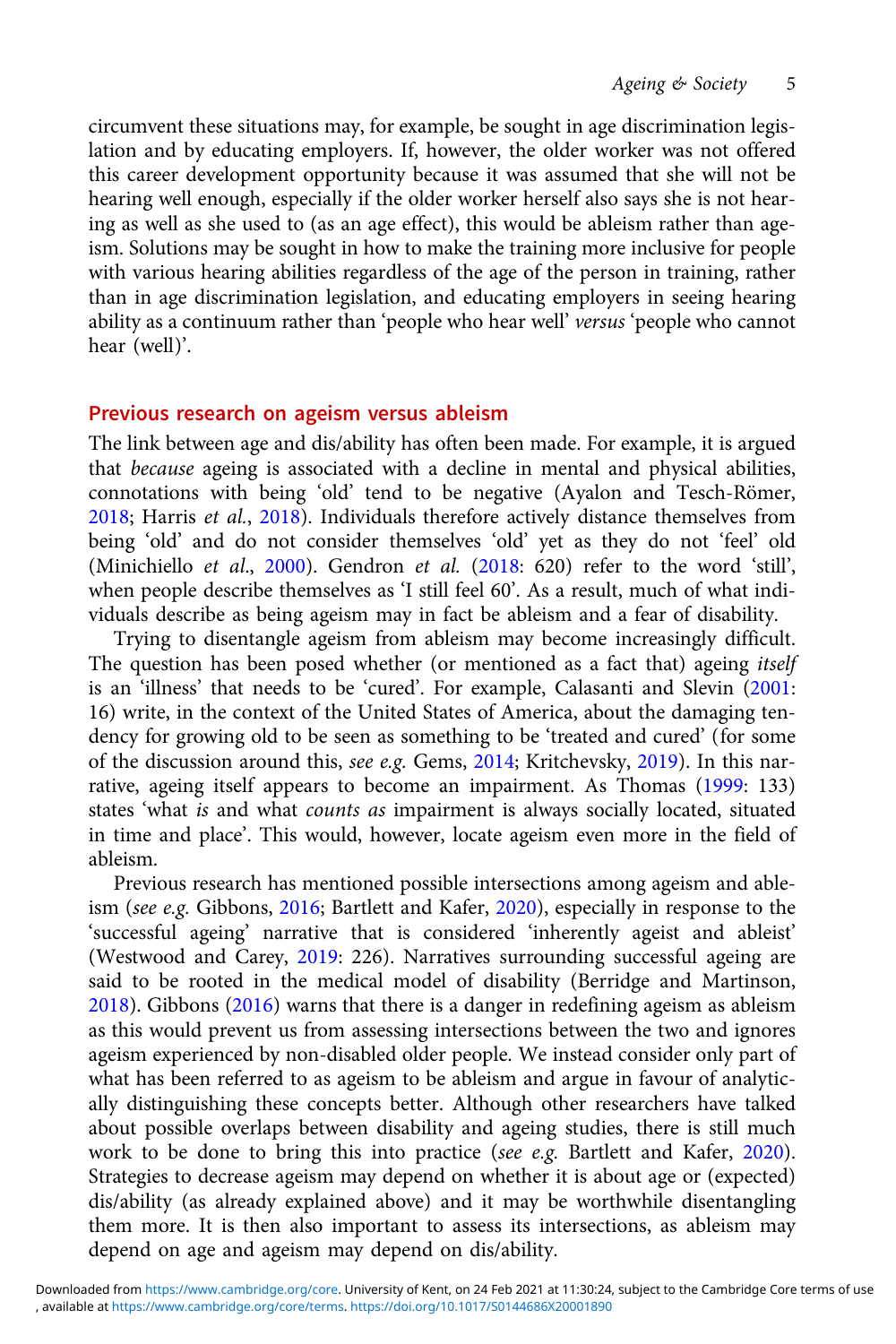#### Ageism versus ableism among older workers

Focusing the discussion for now on the labour market, disability literature has long studied labour market inequality and points to a disability gap in employment. Existing research demonstrates that people with a disability experience difficulty entering the labour market, as well as exclusion and marginalisation once employed, and recently ableism has been used as a theoretical lens to look at this (see Jammaers et al., 2019). We explore the degree to which we can integrate knowledge gathered from critical (feminist) disability studies into our understanding of ageism at work. Although a full discussion is beyond the scope of this paper, we try to take some first steps in bringing the fields closer together. Finally, we argue that not all ageism is likely to be ableism, suggesting that ageism remains a useful concept.

#### Disembodiment of jobs

Feminist work has pointed to the disembodiment of jobs as an important reason for gender differences in work:

In organizational logic, both jobs and hierarchies are abstract categories that have no occupants, no human bodies, no gender … In organizational logic, filling the abstract job is a disembodied worker who exists only for the work. Such a hypothetical worker cannot have other imperatives of existence that impinge upon the job. (Acker, 1990: 149)

Foster and Wass have applied the organisational logic discussed in Acker (1990) to people with an impairment:

If impairment does limit ability, flexibility or efficiency, we further speculate that the gap between the ideal person outlined in a standard job specification and the person with an impairment may in some sense be perceived as being real, thereby 'legitimising' discrimination against a disabled employee. (Foster and Wass, 2013: 709–710)

The same logic is likely to be applied to older workers. With older workers assumed to have limited or progressively limiting physical or mental capacity, they would fit the abstract disembodied job less well than younger workers. However, if there was no ableism, it is unlikely that older workers would still be treated differently based on this stereotype. They may still be regarded differently based on having (assumed) more experience in the job and (assumed) less willingness to change. Hence, the organisational logic may still lead to ageism, but to a (much) lower degree compared to if there were no ableism.

Impairments may limit ability to do certain jobs in ways less true for other sources of discrimination, as Foster and Wass comment:

In some employment contexts it may be the case that a disabled person cannot genuinely perform a task: a scenario less likely to occur as a consequence of a person's class, sexuality, race or (in most but not all circumstances, e.g. physically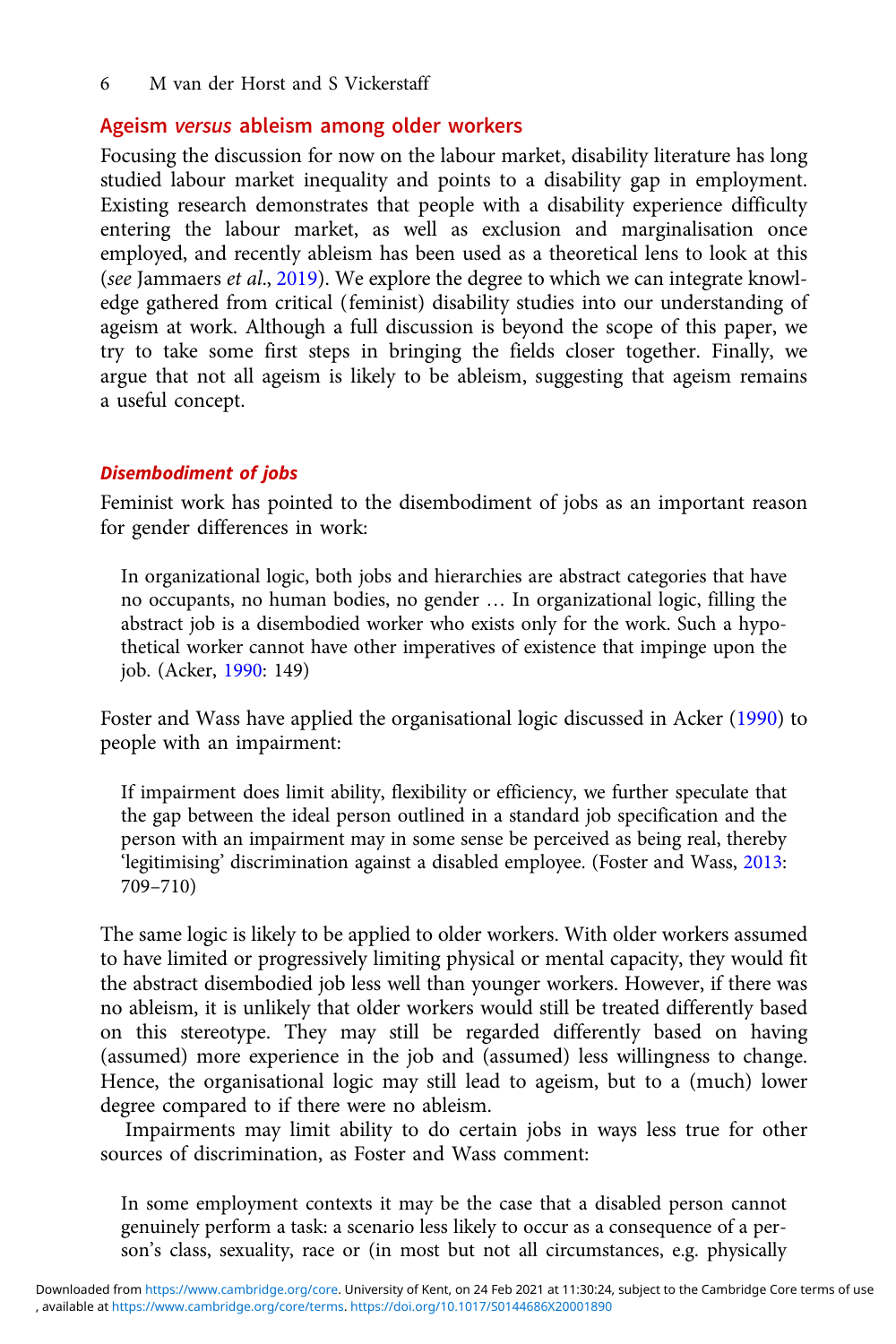demanding work) gender. However, as Acker's example of gender and job evaluation demonstrates, there are ways of looking at a job and acknowledging that there is ideological baggage that accompanies it, for example, that it is designed around a male norm. (Foster and Wass, 2013: 710)

Hence, the abstract job asks for an ideal worker to fill the job. This ideal worker assumption that lies behind jobs may be particularly important in the current labour market. In the literature on ageing, modernisation has been identified as a source of the declining status of older people (De Tavernier et al., 2019). As Ayalon and Tesch-Römer (2018: 7) argue, with technology and medicine keeping more older people alive, older age has become 'a common occurrence generally associated with frailty, morbidity, and disability', increasing the possible link between ageism and ableism. At the same time, the knowledge of older people which may previously have been valued (sometimes referred to as 'sageism' – see e.g. Minichiello et al., 2000) is less necessarily due to technological advances (Ayalon and Tesch-Römer, 2018). Modernisation also describes how the structure of the labour market has changed to more competitiveness and emphasis on productivity, which is stereotypically bad for various sub-groups of workers, including older workers (Stypińska and Nikander, 2018). Work has intensified and many jobs became more complex throughout the 1980s and 1990s, and workers report having to work harder and faster while the time for rest is reduced (Foster and Wass, 2013). Goodley (2014: 29) writes in this respect about 'compulsory neoliberal able-bodiedness' and that the reference to which everyone is compared is 'young and strong'. Changes to the labour market may therefore have added criteria to what the ideal worker looks like. However, it is unlikely in many cases that it is about age per se, but more about perceived ability, and hence more about ableism than ageism.

Strategies to diminish ageism are then unlikely to be effective when focusing on age per se. Changing the stereotypes of older workers to exclude older workers with health issues is likely to increase ableism towards individuals of all ages with an impairment, including older workers with an impairment. However, changing the organisational logic to bring the body back in and have the job fit the person, rather than the person fit the job, makes it unimportant if the older worker does or does not have an impairment or needs adjustments for other reasons. Rather than assuming that there is an abstract job that can easily be replaced by hiring someone else to do exactly that job, it should be acknowledged that each person is different, with their own skills and challenges, and there is no 'typical or ideal employee' (cf. Foster and Wass, 2013). By diminishing ableism in the way jobs are structured, ageism is also likely to diminish.

#### Pretending to be young and healthy – the problem of distinguishing third and fourth age

Higgs and Gilleard (2020) recently also argued that there is some ambiguity around what is meant by 'ageism' and suggested instead using the 'social imaginary of the fourth age' by distinguishing the 'third age' (an 'aspirational later life') from the 'fourth age' (a 'feared later life') that is characterised by frailty and a care-need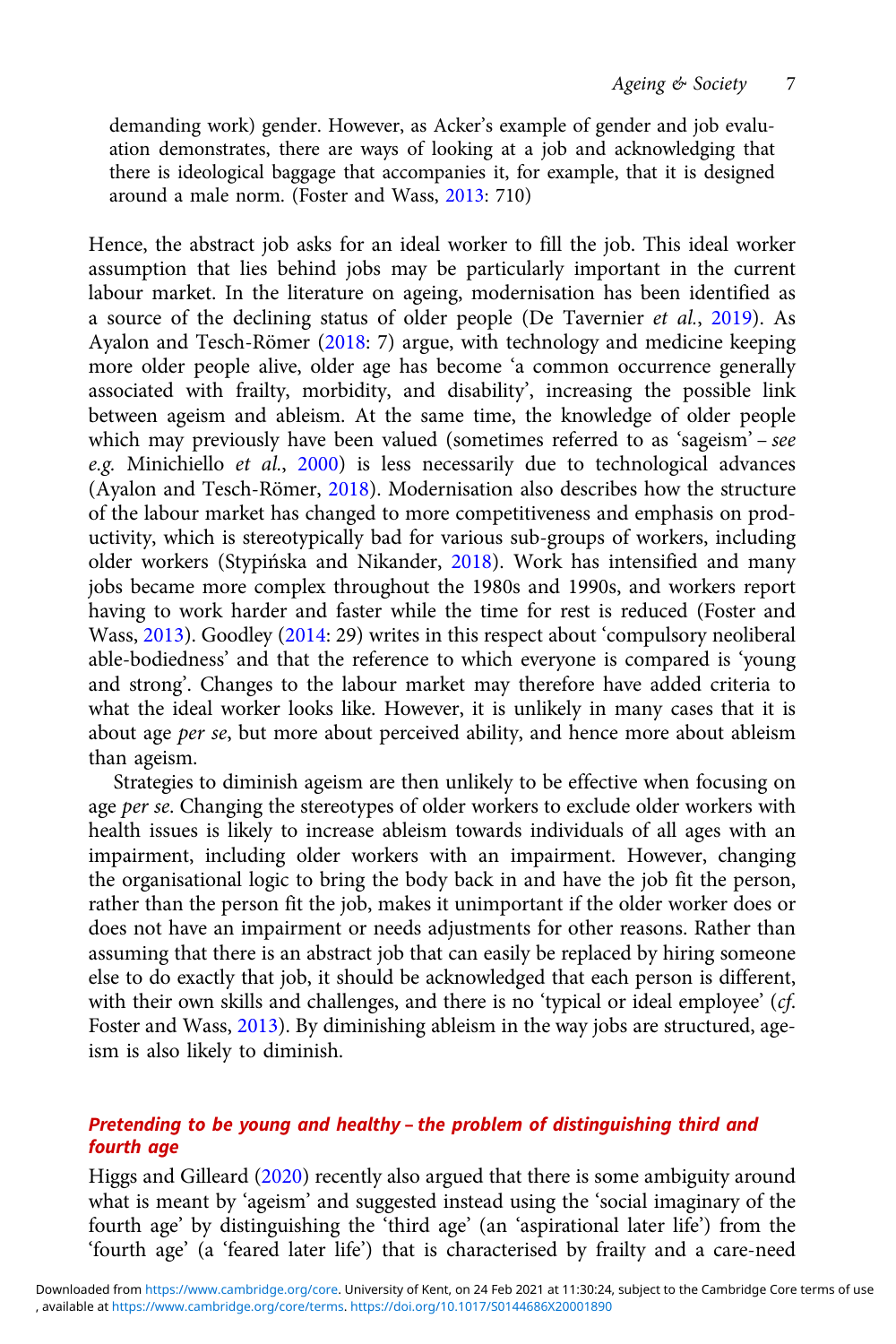(though they do make an argument for a more limited use of 'ageism'). This distinction between the third and fourth ages is based on Laslett, who described the ages as:

first comes an era of dependence, socialization, immaturity and education; second an era of independence, maturity and responsibility, of earning and of saving; third an era of personal fulfilment; and fourth an era of final dependence, decrepitude and death. (Laslett, 1991: 4)

Though referring to ages, it is claimed that these stages should not be considered age-specific nor necessarily following each other, as the third age may be lived simultaneously as the first or second age (Laslett, 1991). When theorising about the fourth age, Gilleard and Higgs (2010: 126) also argue that 'the fourth age [should] not [be considered] as a particular age cohort or distinct phase of life'. This suggestion separates older people with (severe) health problems from older people without, and this seems to be what distinguishes the third from the fourth age.

A strategy to deal with the ideal worker (or if we extend this to outside paid work, the ideal citizen) narrative is trying to 'pass as normal'. The distinction between the third and fourth ages, as proposed by Gilleard and Higgs, is also based on the degree someone is still able to pass as 'young and healthy', as explained below.

Research on ableism discusses how individuals try to 'pass for normal' to avoid negative consequences of having a disability (see e.g. Barnes and Mercer, 2010: 53). With regard to ageism, the 'normal' that individuals try to 'pass as' is being 'young' or at least 'not old'. Several studies have found that individuals actively distance themselves from the label being 'old' (see e.g. Gendron et al., 2018), and this is a finding that has been reoccurring for over 40 years (cf. Calasanti and Slevin, 2001). However, when they distinguish themselves from being 'old', older workers do this by distancing themselves from being frail. Because they still feel healthy, they are not yet 'old'. This can also be reversed in daily conversation; Gendron et al. (2018: 620) give the example: 'people saying, "Today I feel 104" due to fatigue, illness, pain or the like'. It has been claimed that '[e]fforts to counter ageism by emphasizing the positive features of old age simply transfer old ageist stereotypes to those who have disabilities' (Holstein, 1994: 21). Loretto (2010: 290) argues that employers only want to employ older workers if they remain fit and healthy.

For both fields, there are indications that the counter-narrative may be problematic. For example, when talking about 'active ageing', the comparison is the 'younger worker' and how good the older worker or retiree is at 'keeping up' (cf. Calasanti, 2005; Lotherington et al., 2017). Focusing on productivity and being active means that individuals who are unable or unwilling to adhere to this paradigm are a 'problem' (Calasanti and Slevin, 2001: 183). The distinction between the third and fourth ages

helps distance longer lives and later lifestyles from the abjection of old age, and at the same time it intensifies the horror with which 'real' old age is viewed, a horror at the otherness of the orphaned and decaying body. (Gilleard and Higgs, 2011: 138)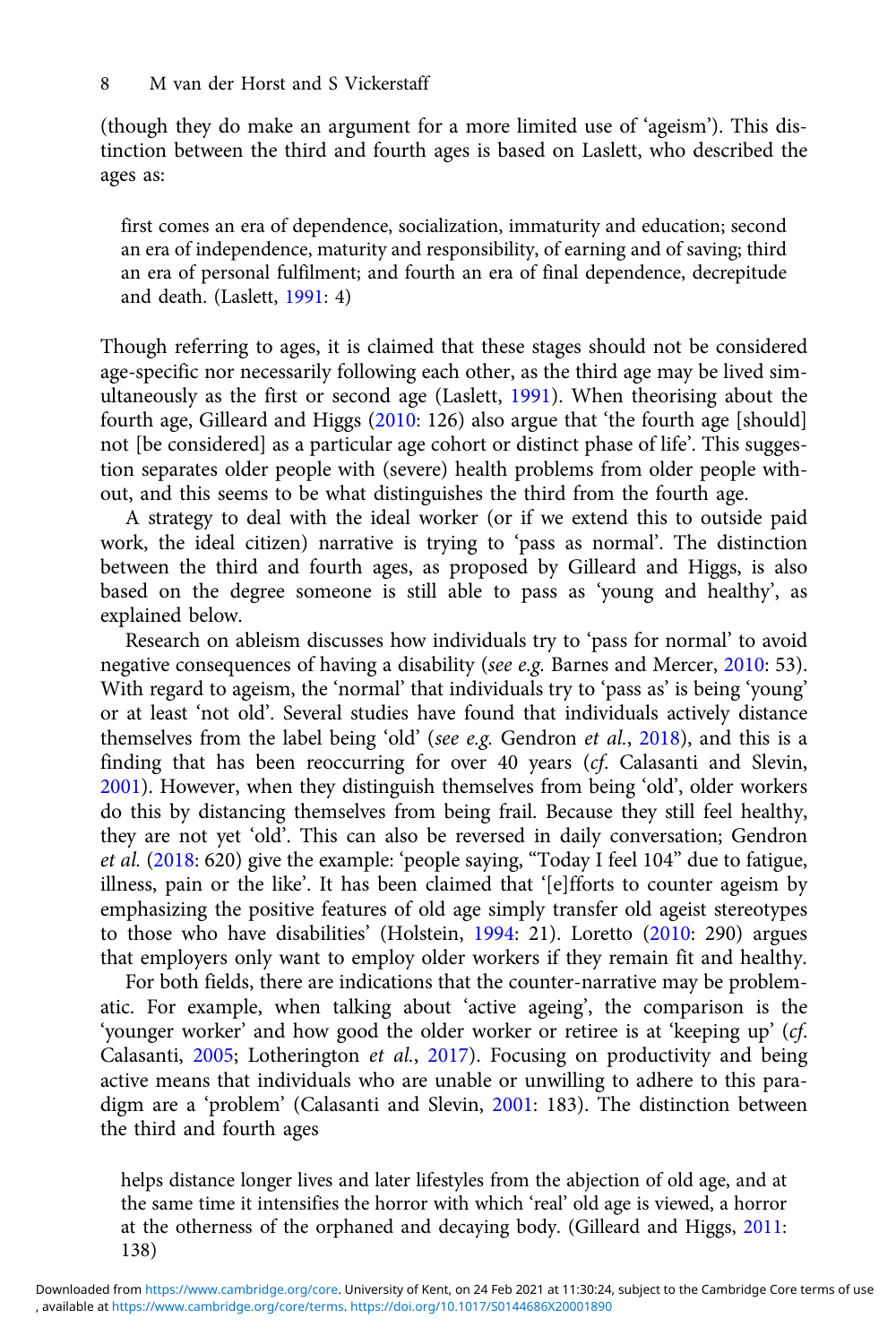It also helps create a 'normative life-course' that 'presumes independence, productivity, and reproduction as key markers of value' (cf. Bartlett and Kafer, 2020: 255). It has been argued that a risk of positive ageing narratives is that they obscure the needs that older adults do have (Berridge and Martinson, 2018).

Gilleard and Higgs see being able to 'overcome' a disability as a positive way to avoid images of being older or disabled:

People who cannot walk well or who cannot walk at all can still perform acts that garner social esteem – in part through the very determination with which they conduct themselves. People in wheelchairs climbing mountains, people painting with no hands, using their teeth or their toes instead to hold the brushes, people lecturing students using computer mediated speech – all these acts transgress what otherwise might be seen as the embodied abjection of agedness or disablement. (Gilleard and Higgs, 2011: 139)

Wendell (1996) calls these 'disabled heroes' which is criticised as giving nondisabled people the unrealistic idea that everyone can 'overcome' their disability (also see Barnes and Mercer, 2010). Once a person cannot effortlessly pass as a social actor, failing at certain activities (such as walking without falling), there is a lack of 'self control' and 'self direction' that Gilleard and Higgs (2011) refer to as the core of abjection. Hence, for both ageism and ableism, a strategy has been to try to 'pass' as (still) young and healthy rather than challenge the assumption that everyone has to be productive and active, and what it means to be productive and active for people who are not middle-aged and healthy (and male). The distinction between the third and fourth ages does not overcome this problem and may in fact intensify it and increase ableism of all ages.

#### If we get rid of ableism, would there still be ageism?

As mentioned earlier, not all ageism is likely to be ableism. Above, we explained that the ideal worker paradigm may still affect older workers to some degree if there was no ableism. Here we consider further theoretical perspectives that would suggest that at least some ageism will remain. A first explanation is the role congruity theory: originally this was used to theorise about gender differences in the labour market and, more specifically, the glass ceiling. The basic idea is that the female gender role is considered to be incompatible with leadership roles. A more general version of this theory states that certain characteristics of a social group are seen as incompatible with certain requirements of social roles, which means that the stereotyped person is perceived as a less good candidate for a potential or actual role (for more detail, see Eagly and Karau, 2002). This has also been applied to research on ageism and 'the silver ceiling', with the central premise that when there appears to be a 'lack of fit' between being older and a certain role then the older person is perceived less positively than a younger person (Diekman and Hirnisey, 2007). To the degree that older workers are perceived as old-fashioned, they may be identified as being incompatible with an organisation that portrays itself as 'young and hip'. Diekman and Hirnisey (2007), in three experiments performed on students, found evidence for the role congruity theory. More specifically,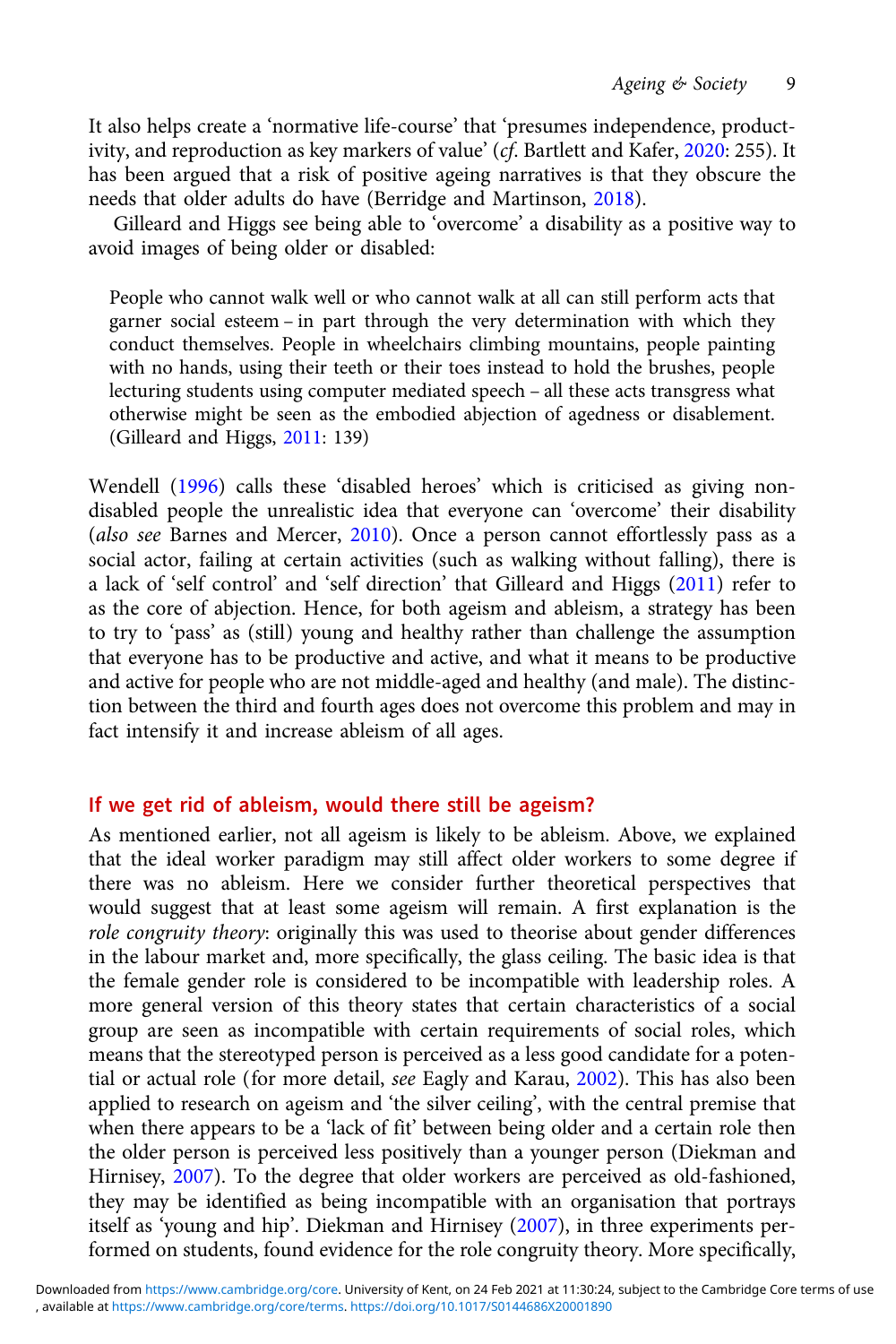older candidates were perceived less favourably than younger candidates for more dynamic settings.

A second example is the terror management theory, which assumes that individuals need positive self-esteem to combat vulnerability and mortality terror (Greenberg et al., 1986). In the ageism literature this has been used to see older people as a reminder of one's own mortality and vulnerability, and consequently a threat to one's self-esteem (e.g. Ayalon and Tesch-Römer, 2018). Even without ableism, ageism may thus continue as older people serve as a reminder of one's own mortality. For older workers this may be less important as many will be relatively healthy and have many years to live, but also in the workplace this fear could lead to unease when working with older colleagues (see e.g. Fasbender, 2016).

A final example is the intergenerational conflict theory which would predict that younger people are expecting a succession of resources and that older people will take fewer resources (Ayalon and Tesch-Römer, 2018). Younger workers may expect older workers 'to make space' for them, allowing them to advance their career. This is likely to remain if there was no ableism. All three explanations would work using a 'social relational approach' to ageism.

#### Concluding remarks

The main argument of this article is the need to redefine ageism and take ableism into account more. It is increasingly acknowledged that 'ageism' is a concept that is not (yet) well understood. We agree with Higgs and Gilleard (2020: 1618) that it is not useful if ageism is used as a catch-all concept. However, there is a danger in the alternative they suggest: the distinction between a third and a fourth age. The solution we propose is to distinguish more clearly ageism from ableism. For both, we propose to use a social-relational definition, and to separate it from age and impairment effects. This redefinition may provide guidelines to researchers on how to study ageism, without the problem that ageism means too many things and becomes useless.

Furthermore, if elements of ageism would not exist if there were no ableism, it is unlikely to be resolved by finding solutions for ageism, but it should be solved by strategies to diminish ableism. We expect that (a) ageism would also reduce if ableism is successfully diminished and (b) that these solutions are more likely to succeed if ableism in general is fought than if only ageism is addressed. One example of this may be addressing the organisational logic and bringing the body back in the job, recognising that in reality there are no abstract disembodied jobs. We do expect that ageism would remain to some degree if there were no ableism. However, by distinguishing when it is about ableism and when about ageism, alternative strategies can be developed for the different struggles older people in general, and older workers specifically, experience.

As a final note, ageism may depend on ableism and vice versa, and strategies may sometimes differ depending on the intersections of these two. Our suggestion for more clearly separating the concepts should therefore not be interpreted as a call to no longer look at intersections. Moreover, it will also be important to take into account further intersections, e.g. with sexism and racism. More research on these intersections is necessary.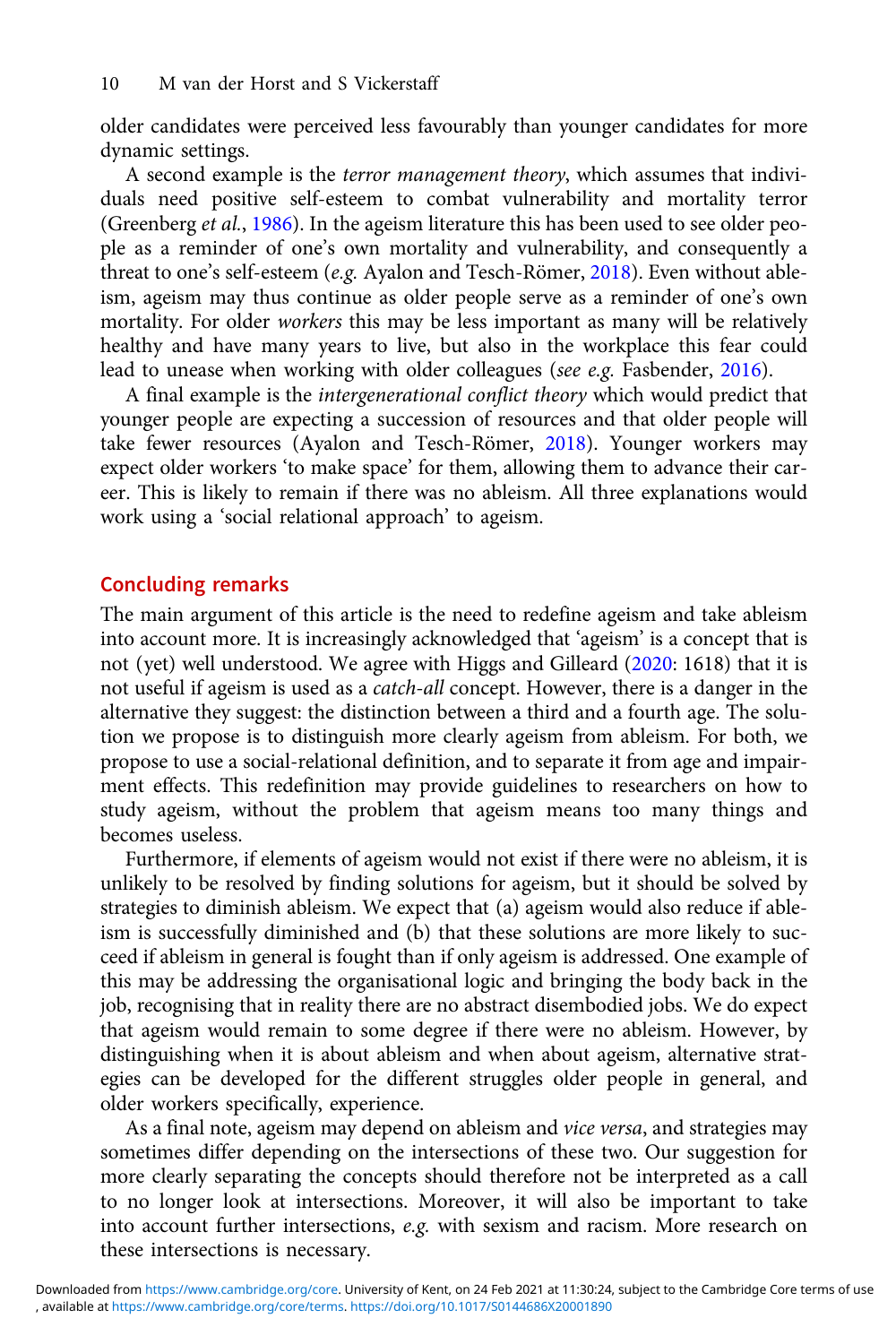Acknowledgements. The authors would like to thank Ben Baumberg Geiger and two anonymous reviewers for their helpful feedback on earlier versions.

Financial support. This work was supported by the Economic and Social Research Council (ESRC) in the UK (grant number ES/S00551X/1).

#### References

Acker J (1990) Hierarchies, jobs, bodies: a theory of gendered organizations. Gender and Society 4, 139-158.

- Ayalon L and Tesch-Römer C (2018) Introduction to the section: Ageism concept and origins. In Ayalon L and Tesch-Römer C (eds), Contemporary Perspectives on Ageism (International Perspectives on Aging 19). Berlin: Springer Open, pp. 1–10.
- Azulai A (2014) Ageism and future cohorts of elderly: implications for social work. Journal of Social Work Values and Ethics 11, 2–12.
- Barnes C and Mercer G (2010) Exploring Disability, 2nd Edn. Cambridge: Polity Press.
- Bartlett R and Kafer A (2020) Thinking into aging–disability nexuses: A dialogue between two scholars. In Aubrecht K, Kelly C and Rice C (eds). The Aging–Disability Nexus. Vancouver, Canada: UBC Press, pp. 251–267.
- Berridge CW and Martinson M (2018) Valuing old age without leveraging ableism. Generations 41, 83–91.
- Butler RN (1969) Age-ism: another form of bigotry. The Gerontologist 9, 243–246.
- Calasanti T (2005) Ageism, gravity, and gender: experiences of aging bodies. Generations 29, 8–12.
- Calasanti TM and Slevin KL (2001) Gender, Social Inequalities, and Aging (The Gender Lens Series). Walnut Creek, CA: AltaMira Press.
- Campbell FAK (2001) Inciting legal fictions: disability's date with ontology and the ableist body of the law. Griffith Law Review 10, 42–62.
- Campbell FK (2009) Contours of Ableism: The Production of Disability and Abledness. Basingstoke, UK: Palgrave Macmillan.
- Chang E-S, Kannoth S, Levy S, Want S-Y, Lee JE and Levy BR (2020) Global reach of ageism on older persons' health: a systematic review. PLOS ONE 15, e0220857.
- De Tavernier W, Naegele L and Hess M (2019) A critical perspective on ageism and modernization theory. Social Inclusion 7, 54–57.
- Diekman AB and Hirnisey L (2007) The effect of context on the silver ceiling: a role congruity perspective on prejudiced responses. Personality and Social Psychology Bulletin 33, 1353–1366.
- Eagly AH and Karau SJ (2002) Role congruity theory of prejudice toward female leaders. Psychological Review 190, 573–598.
- Fasbender U (2016) Stereotype, prejudice and discrimination toward older workers: a wind of change? In Burke R, Cooper C and Antoniou A (eds), The Aging Workforce: Individual, Organizational and Societal Challenges. London: Emerald Publishing, pp. 159–184.
- Foster D and Wass V (2013) Disability in the labour market: an exploration of concepts of the ideal worker and organisational fit that disadvantage employees with impairments. Sociology 47, 705–721.
- Gems D (2014) What is an anti-aging treatment? Experimental Gerontology 58, 14-18.
- Gendron TL, Inker J and Welleford A (2018) 'How old do you feel?' The difficulties and ethics of operationalizing subjective age. The Gerontologist 58, 618–624.
- Gibbons HM (2016) Compulsory youthfulness: intersections of ableism and ageism in 'successful aging' discourses. Review of Disability Studies: An International Journal 12, 1–19.
- Gilleard C and Higgs P (2010) Aging without agency: theorizing the fourth age. Aging  $\&$  Mental Health 14, 121–128.
- Gilleard C and Higgs P (2011) Ageing abjection and embodiment in the fourth age. Journal of Aging Studies 25, 135–142.
- Gilleard C and Higgs P (2014) Ageing, Corporeality and Embodiment. London: Anthem Press.
- Goodley D (2014) Dis/Ability Studies: Theorising Disablism and Ableism. London: Routledge.
- Greenberg J, Pyszcynski T and Solomon S (1986) The causes and consequences of a need for self-esteem: a terror management theory. In Baumeister R (ed.), Public Self and Private Self. New York, NY: Springer, pp. 189–212.